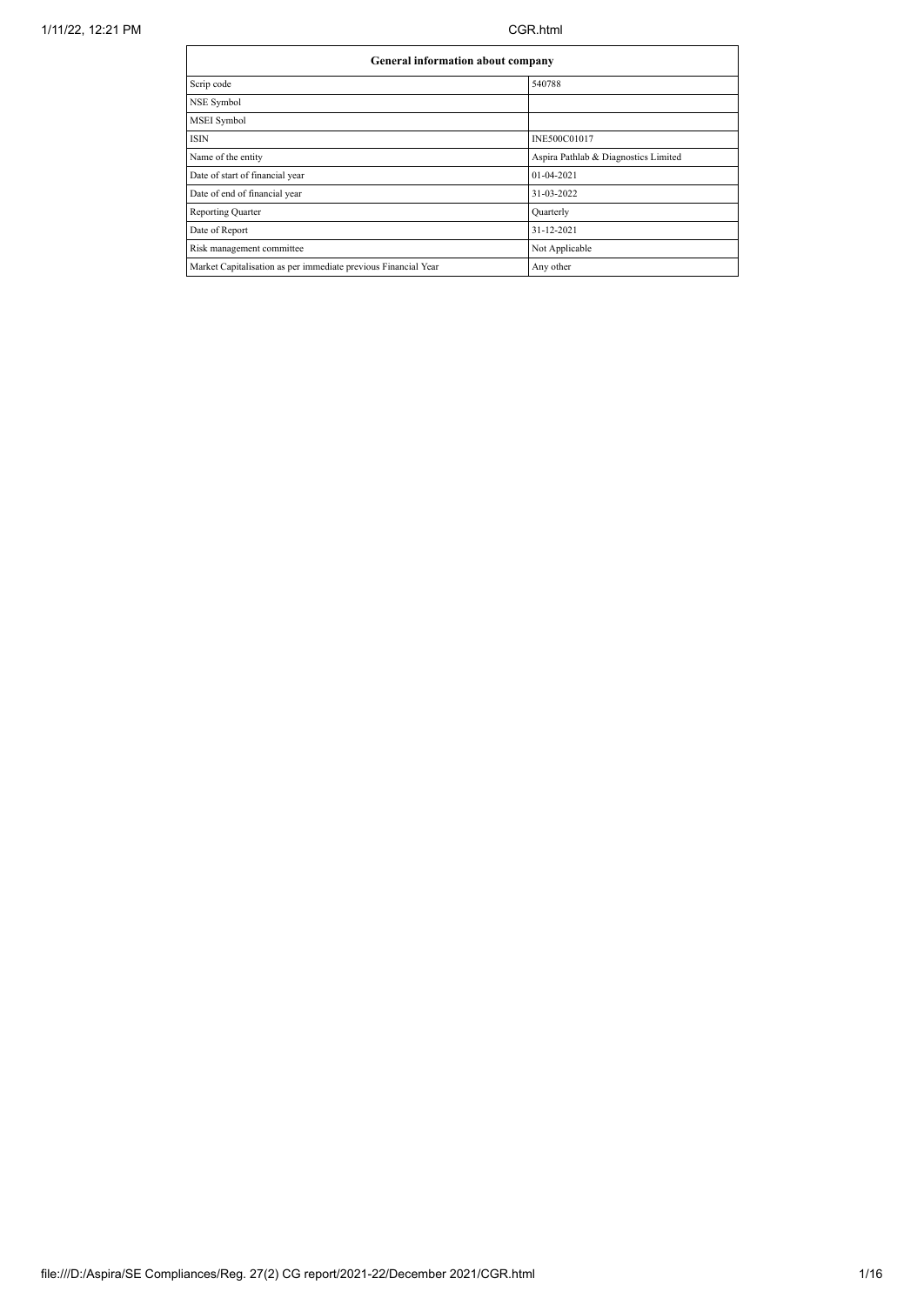## **Annexure I**

# **Annexure I to be submitted by listed entity on quarterly basis**

|                | I. Composition of Board of Directors |                                   |                     |          |                                                |                            |                               |                          |                                                                                                      |                                             |                                                         |                            |                      |                                            |                                                                                                                                                |                                                                                                                                                                   |                                                                                                                                                                          |                                                                                                                                                                                                         |                                      |                                             |
|----------------|--------------------------------------|-----------------------------------|---------------------|----------|------------------------------------------------|----------------------------|-------------------------------|--------------------------|------------------------------------------------------------------------------------------------------|---------------------------------------------|---------------------------------------------------------|----------------------------|----------------------|--------------------------------------------|------------------------------------------------------------------------------------------------------------------------------------------------|-------------------------------------------------------------------------------------------------------------------------------------------------------------------|--------------------------------------------------------------------------------------------------------------------------------------------------------------------------|---------------------------------------------------------------------------------------------------------------------------------------------------------------------------------------------------------|--------------------------------------|---------------------------------------------|
|                |                                      |                                   |                     |          |                                                |                            |                               |                          | Disclosure of notes on composition of board of directors explanatory                                 |                                             |                                                         |                            |                      |                                            |                                                                                                                                                |                                                                                                                                                                   |                                                                                                                                                                          |                                                                                                                                                                                                         |                                      |                                             |
|                |                                      |                                   |                     |          |                                                |                            |                               |                          |                                                                                                      |                                             | Whether the listed entity has a Regular Chairperson Yes |                            |                      |                                            |                                                                                                                                                |                                                                                                                                                                   |                                                                                                                                                                          |                                                                                                                                                                                                         |                                      |                                             |
|                |                                      |                                   |                     |          |                                                |                            |                               |                          |                                                                                                      |                                             | Whether Chairperson is related to MD or CEO No          |                            |                      |                                            |                                                                                                                                                |                                                                                                                                                                   |                                                                                                                                                                          |                                                                                                                                                                                                         |                                      |                                             |
| Sr.            | Title<br>(Mr)<br>Ms)                 | Name of<br>the<br>Director        | PAN                 | DIN      | Category 1<br>of directors                     | Category 2<br>of directors | Category<br>3 of<br>directors | Date<br>of<br>Birth      | Whether<br>special<br>resolution<br>passed?<br>[Refer Reg.<br>$17(1A)$ of<br>Listing<br>Regulations] | Date of<br>passing<br>special<br>resolution | <b>Initial Date</b><br>of<br>appointment                | Date of Re-<br>appointment | Date of<br>cessation | Tenure<br>of<br>director<br>(in<br>months) | No of<br>Directorship<br>in listed<br>entities<br>including<br>this listed<br>entity (Refer<br>Regulation<br>17A of<br>Listing<br>Regulations) | No of<br>Independent<br>Directorship<br>in listed<br>entities<br>including<br>this listed<br>entity (Refer<br>Regulation<br>$17A(1)$ of<br>Listing<br>Regulations | Number of<br>memberships<br>in Audit/<br>Stakeholder<br>Committee(s)<br>including this<br>listed entity<br>(Refer<br>Regulation<br>$26(1)$ of<br>Listing<br>Regulations) | No of post of<br>Chairperson<br>in Audit/<br>Stakeholder<br>Committee<br>held in listed<br>entities<br>including this<br>listed entity<br>(Refer<br>Regulation<br>$26(1)$ of<br>Listing<br>Regulations) | Notes for<br>not<br>providing<br>PAN | Notes for<br>not<br>providing<br><b>DIN</b> |
|                | Mr                                   | Haseeb<br>Drabu                   | AFFPD0513B          | 00489888 | Non-<br>Executive -<br>Independent<br>Director | Chairperson                |                               | $10-$<br>$04 -$<br>1961  | NA                                                                                                   |                                             | 27-10-2018                                              |                            |                      | 35                                         | $\overline{2}$                                                                                                                                 |                                                                                                                                                                   | $\mathbf{0}$                                                                                                                                                             | $\Omega$                                                                                                                                                                                                |                                      |                                             |
| $\overline{2}$ | Mr                                   | Pankaj J<br>Shah                  | AAGPS4891R          | 02836324 | Executive<br>Director                          | Not<br>Applicable          | CEO-<br>MD                    | $29-$<br>$10-$<br>1959   | NA                                                                                                   |                                             | 01-08-2016                                              | 21-09-2019                 |                      | 61                                         |                                                                                                                                                |                                                                                                                                                                   | $\mathbf{0}$                                                                                                                                                             | $\Omega$                                                                                                                                                                                                |                                      |                                             |
| R              | Mr                                   | Arvind<br>Karsandas<br>Bhanushali | AABPB2050L          | 00011903 | Executive<br>Director                          | Not<br>Applicable          |                               | $20 -$<br>$04 -$<br>1963 | NA                                                                                                   |                                             | 30-05-2016                                              |                            |                      | 64                                         |                                                                                                                                                |                                                                                                                                                                   | $\overline{2}$                                                                                                                                                           | $\Omega$                                                                                                                                                                                                |                                      |                                             |
|                | Mr                                   | Avinash<br>Chander<br>Mahajan     | AAXPM0460B 00041661 |          | Non-<br>Executive -<br>Independent<br>Director | Not<br>Applicable          |                               | $05 -$<br>$07 -$<br>1950 | NA                                                                                                   |                                             | 01-02-2017                                              |                            |                      | 55                                         |                                                                                                                                                |                                                                                                                                                                   | $\overline{\mathcal{L}}$                                                                                                                                                 | $\Omega$                                                                                                                                                                                                |                                      |                                             |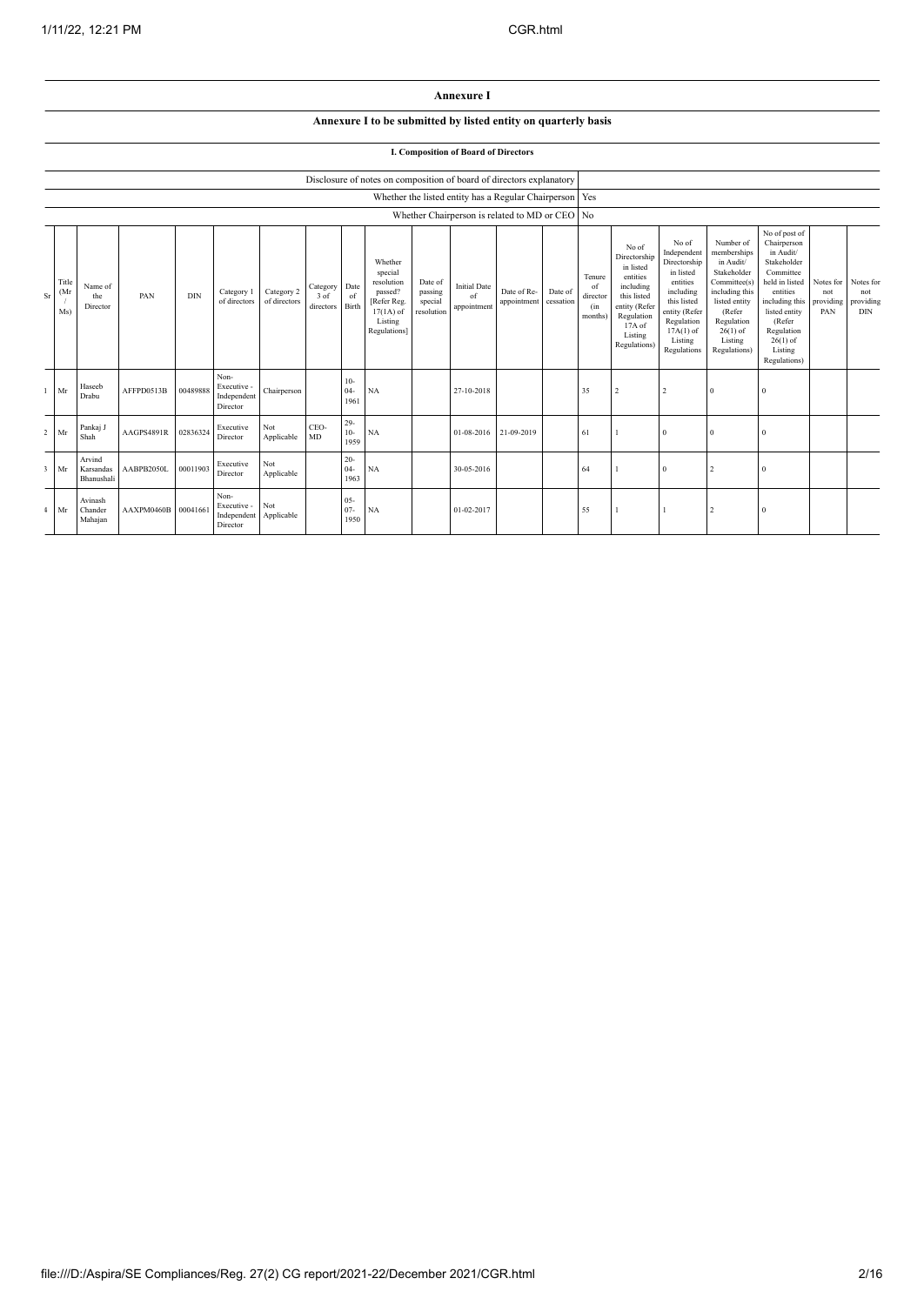|           | I. Composition of Board of Directors |                                        |                     |            |                                                |                                        |                              |                          |                                                                                                      |                                             |                                                  |                            |                      |                                            |                                                                                                                                                |                                                                                                                                                                      |                                                                                                                                                                          |                                                                                                                                                                    |
|-----------|--------------------------------------|----------------------------------------|---------------------|------------|------------------------------------------------|----------------------------------------|------------------------------|--------------------------|------------------------------------------------------------------------------------------------------|---------------------------------------------|--------------------------------------------------|----------------------------|----------------------|--------------------------------------------|------------------------------------------------------------------------------------------------------------------------------------------------|----------------------------------------------------------------------------------------------------------------------------------------------------------------------|--------------------------------------------------------------------------------------------------------------------------------------------------------------------------|--------------------------------------------------------------------------------------------------------------------------------------------------------------------|
|           |                                      |                                        |                     |            |                                                |                                        |                              |                          | Disclosure of notes on composition of board of directors explanatory                                 |                                             |                                                  |                            |                      |                                            |                                                                                                                                                |                                                                                                                                                                      |                                                                                                                                                                          |                                                                                                                                                                    |
|           |                                      |                                        |                     |            |                                                |                                        |                              |                          | Whether the listed entity has a Regular Chairperson                                                  |                                             |                                                  |                            |                      |                                            |                                                                                                                                                |                                                                                                                                                                      |                                                                                                                                                                          |                                                                                                                                                                    |
| <b>Sr</b> | Title<br>(Mr)<br>Ms)                 | Name of<br>the<br>Director             | PAN                 | <b>DIN</b> | Category 1<br>of directors                     | Category 2 Category<br>of<br>directors | 3 <sub>of</sub><br>directors | Date<br>of<br>Birth      | Whether<br>special<br>resolution<br>passed?<br>[Refer Reg.<br>$17(1A)$ of<br>Listing<br>Regulations] | Date of<br>passing<br>special<br>resolution | <b>Initial Date</b><br>$\sigma$ f<br>appointment | Date of Re-<br>appointment | Date of<br>cessation | Tenure<br>of<br>director<br>(in<br>months) | No of<br>Directorship<br>in listed<br>entities<br>including<br>this listed<br>entity (Refer<br>Regulation<br>17A of<br>Listing<br>Regulations) | No of<br>Independent<br>Directorship<br>in listed<br>entities<br>including<br>this listed<br>entity<br>(Refer<br>Regulation<br>$17A(1)$ of<br>Listing<br>Regulations | Number of<br>memberships<br>in Audit/<br>Stakeholder<br>Committee(s)<br>including this<br>listed entity<br>(Refer<br>Regulation<br>$26(1)$ of<br>Listing<br>Regulations) | No of p<br>of<br>Chairper<br>in Aud<br>Stakehol<br>Commit<br>held in li<br>entitie<br>includi<br>this list<br>entity (R<br>Regulat<br>26(1)<br>Listin<br>Regulatio |
| 5         | Mrs                                  | Mangala<br>Radha<br>Krishnan<br>Prabhu | AAGPP5122Q          | 06450659   | Non-<br>Executive -<br>Independent<br>Director | Not<br>Applicable                      |                              | $15 -$<br>$04 -$<br>1955 | <b>NA</b>                                                                                            |                                             | 28-09-2015                                       | 29-09-2020                 |                      | 72                                         | $\overline{4}$                                                                                                                                 | $\overline{4}$                                                                                                                                                       |                                                                                                                                                                          | $\overline{2}$                                                                                                                                                     |
| 6         | Mr                                   | Subhash<br>Raghunath<br>Salunke        | AAEPS9015M          | 07940567   | Non-<br>Executive -<br>Independent<br>Director | Not<br>Applicable                      |                              | $19-$<br>$04 -$<br>1948  | NA                                                                                                   |                                             | 28-10-2017                                       |                            |                      | 47                                         |                                                                                                                                                |                                                                                                                                                                      |                                                                                                                                                                          | $\theta$                                                                                                                                                           |
|           | Mr                                   | Nikunj<br>Mange                        | AWUPM4484A 08489442 |            | Executive<br>Director                          | Not<br>Applicable                      |                              | $27 -$<br>$08 -$<br>1990 | <b>NA</b>                                                                                            |                                             | 29-08-2020                                       | 22-09-2021                 |                      | 13                                         |                                                                                                                                                | $\mathbf{0}$                                                                                                                                                         | $\theta$                                                                                                                                                                 | O                                                                                                                                                                  |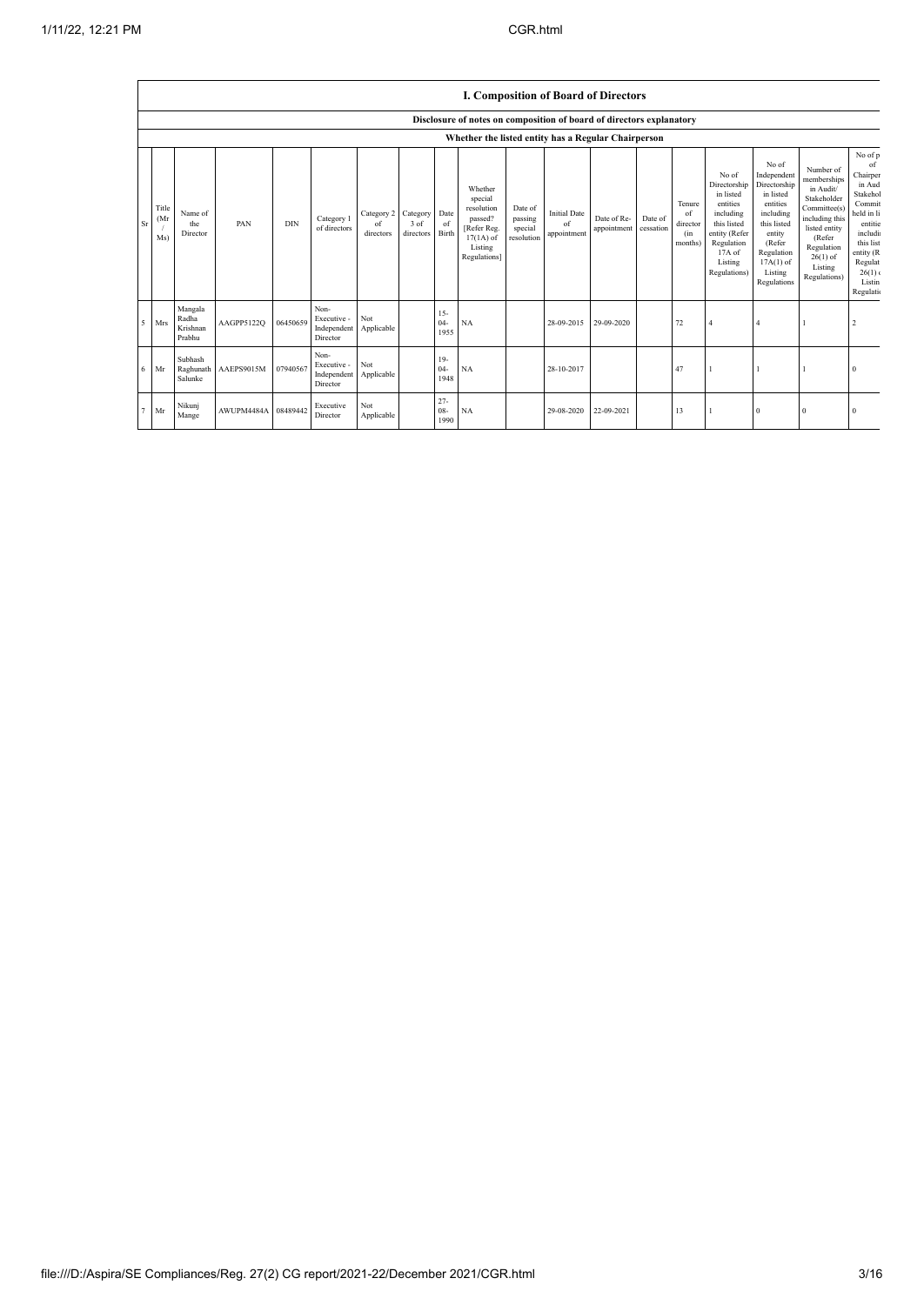| <b>Audit Committee Details</b> |                      |                                                             |                                         |                            |                        |                      |         |  |  |
|--------------------------------|----------------------|-------------------------------------------------------------|-----------------------------------------|----------------------------|------------------------|----------------------|---------|--|--|
|                                |                      | Whether the Audit Committee has a Regular Chairperson   Yes |                                         |                            |                        |                      |         |  |  |
| Sr                             | <b>DIN</b><br>Number | Name of Committee<br>members                                | Category 1 of directors                 | Category 2 of<br>directors | Date of<br>Appointment | Date of<br>Cessation | Remarks |  |  |
|                                | 06450659             | Mangala Radha Krishnan<br>Prabhu                            | Non-Executive - Independent<br>Director | Chairperson                | 30-05-2016             |                      |         |  |  |
| $\overline{2}$                 | 00041661             | Avinash Chander<br>Mahajan                                  | Non-Executive - Independent<br>Director | Member                     | 17-05-2017             |                      |         |  |  |
| 3                              | 00011903             | <b>Arvind Karsandas</b><br>Bhanushali                       | <b>Executive Director</b>               | Member                     | 30-05-2016             |                      |         |  |  |
| 4                              | 07940567             | Subhash Raghunath<br>Salunke                                | Non-Executive - Independent<br>Director | Member                     | 05-06-2021             |                      |         |  |  |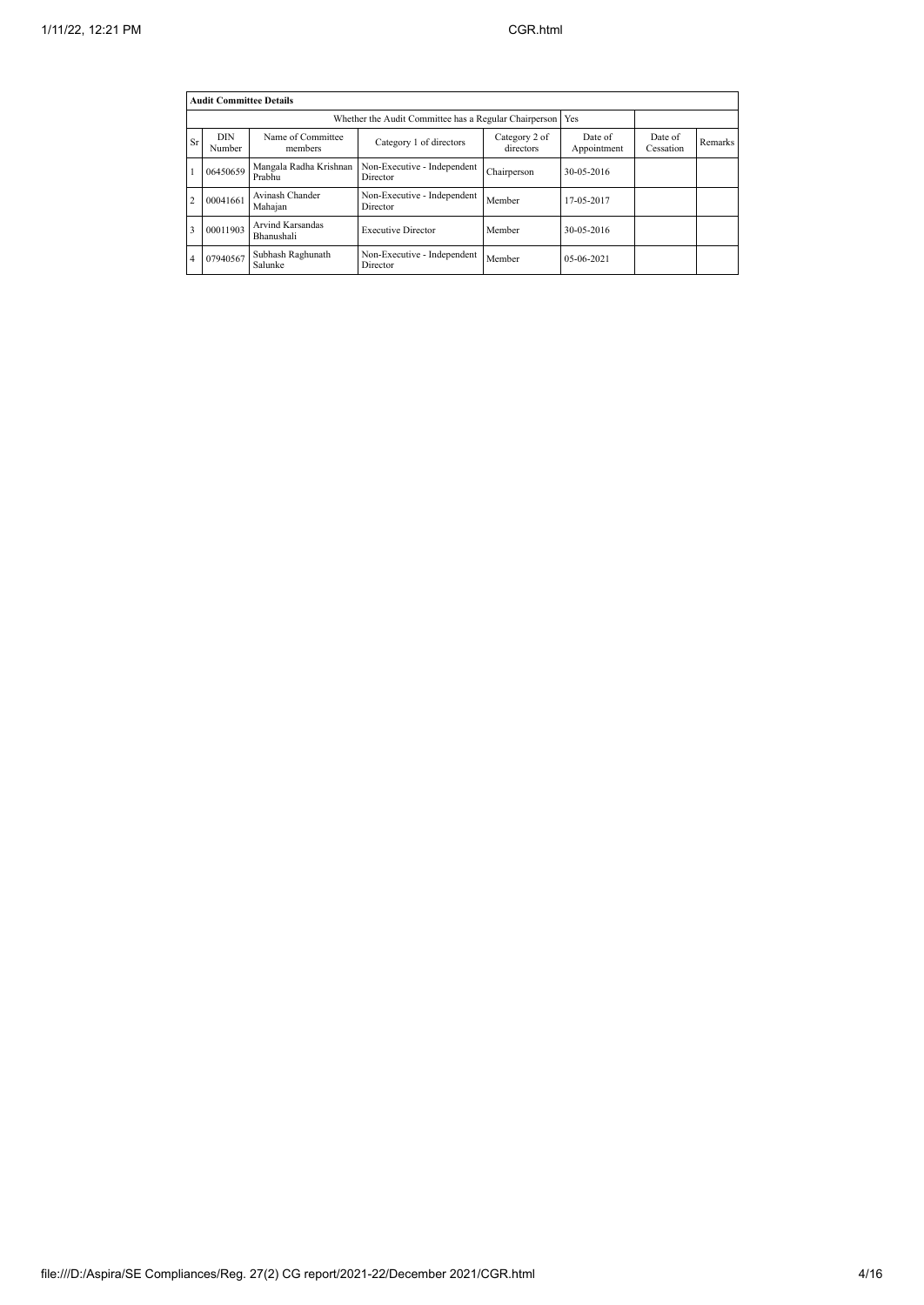| Nomination and remuneration committee |                                                                             |                                  |                                         |                            |                        |                      |                      |  |
|---------------------------------------|-----------------------------------------------------------------------------|----------------------------------|-----------------------------------------|----------------------------|------------------------|----------------------|----------------------|--|
|                                       | Whether the Nomination and remuneration committee has a Regular Chairperson | Yes                              |                                         |                            |                        |                      |                      |  |
| Sr                                    | <b>DIN</b><br>Number                                                        | Name of Committee<br>members     | Category 1 of directors                 | Category 2 of<br>directors | Date of<br>Appointment | Date of<br>Cessation | Remarks <sup>1</sup> |  |
|                                       | 00041661                                                                    | Avinash Chander<br>Mahaian       | Non-Executive - Independent<br>Director | Chairperson                | 28-07-2020             |                      |                      |  |
| $\overline{c}$                        | 06450659                                                                    | Mangala Radha Krishnan<br>Prabhu | Non-Executive - Independent<br>Director | Member                     | 30-05-2016             |                      |                      |  |
| 3                                     | 07940567                                                                    |                                  |                                         |                            |                        |                      |                      |  |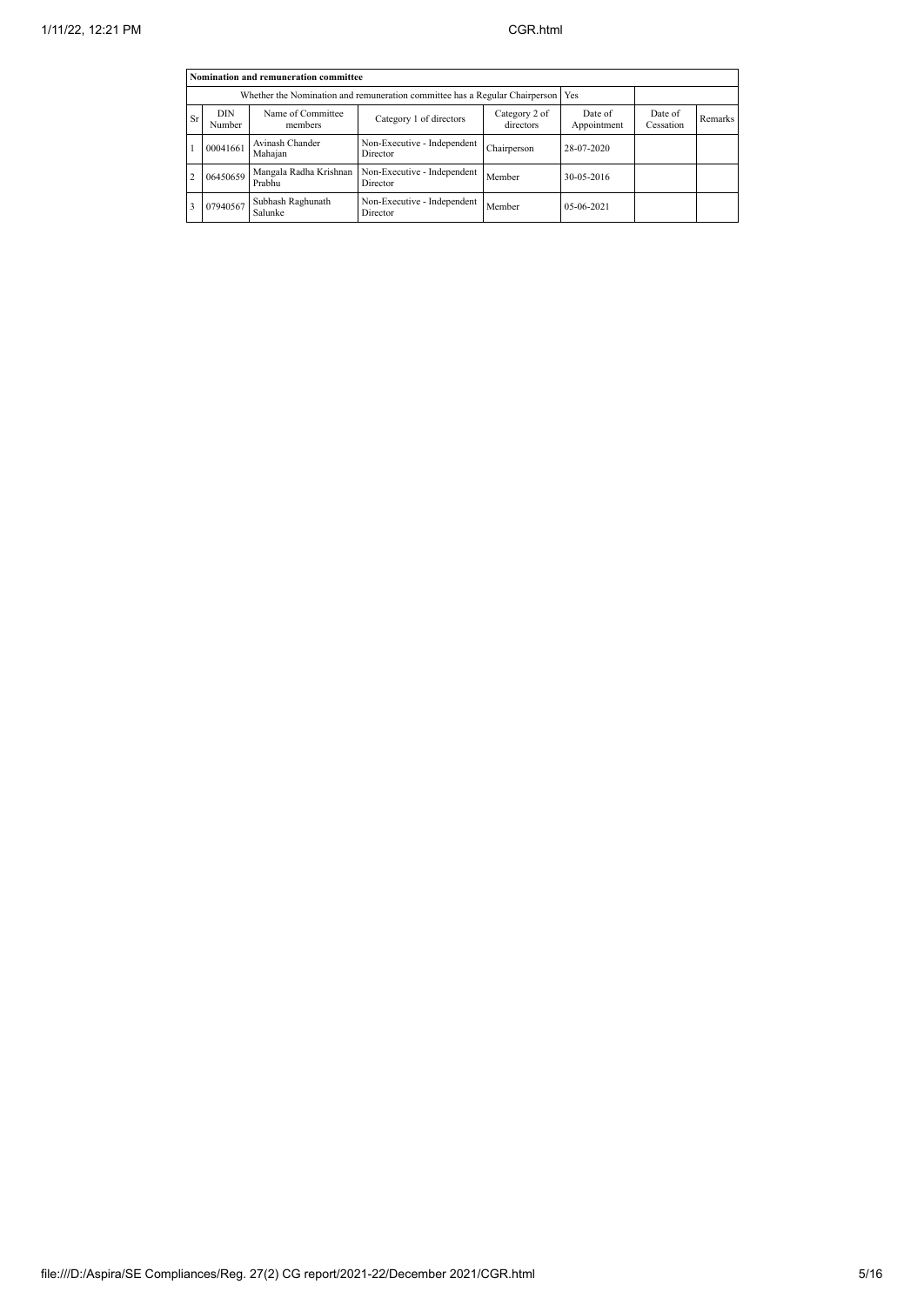| <b>Stakeholders Relationship Committee</b> |                      |                                  |                                         |                            |                        |                      |                |  |
|--------------------------------------------|----------------------|----------------------------------|-----------------------------------------|----------------------------|------------------------|----------------------|----------------|--|
|                                            |                      | Yes                              |                                         |                            |                        |                      |                |  |
| Sr                                         | <b>DIN</b><br>Number | Name of Committee<br>members     | Category 1 of directors                 | Category 2 of<br>directors | Date of<br>Appointment | Date of<br>Cessation | <b>Remarks</b> |  |
|                                            | 06450659             | Mangala Radha Krishnan<br>Prabhu | Non-Executive - Independent<br>Director | Chairperson                | 18-05-2019             |                      |                |  |
| $\overline{c}$                             | 00041661             | Avinash Chander<br>Mahajan       | Non-Executive - Independent<br>Director | Member                     | 23-08-2017             |                      |                |  |
| 3                                          | 00011903             |                                  |                                         |                            |                        |                      |                |  |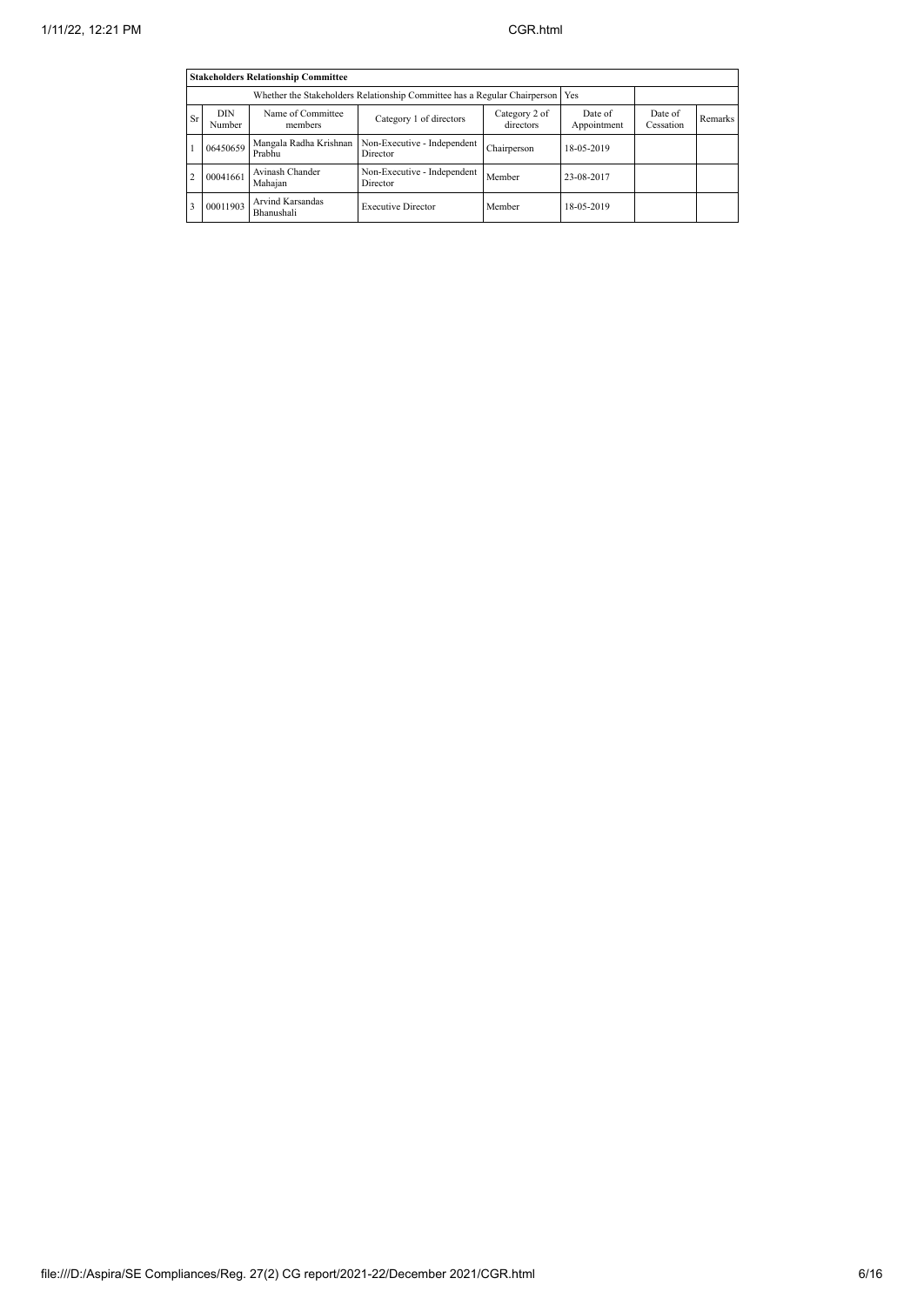| <b>Risk Management Committee</b> |                                                                 |                              |                            |                            |                        |                      |         |  |  |
|----------------------------------|-----------------------------------------------------------------|------------------------------|----------------------------|----------------------------|------------------------|----------------------|---------|--|--|
|                                  | Whether the Risk Management Committee has a Regular Chairperson |                              |                            |                            |                        |                      |         |  |  |
| l Sr                             | DIN<br>Number                                                   | Name of Committee<br>members | Category 1 of<br>directors | Category 2 of<br>directors | Date of<br>Appointment | Date of<br>Cessation | Remarks |  |  |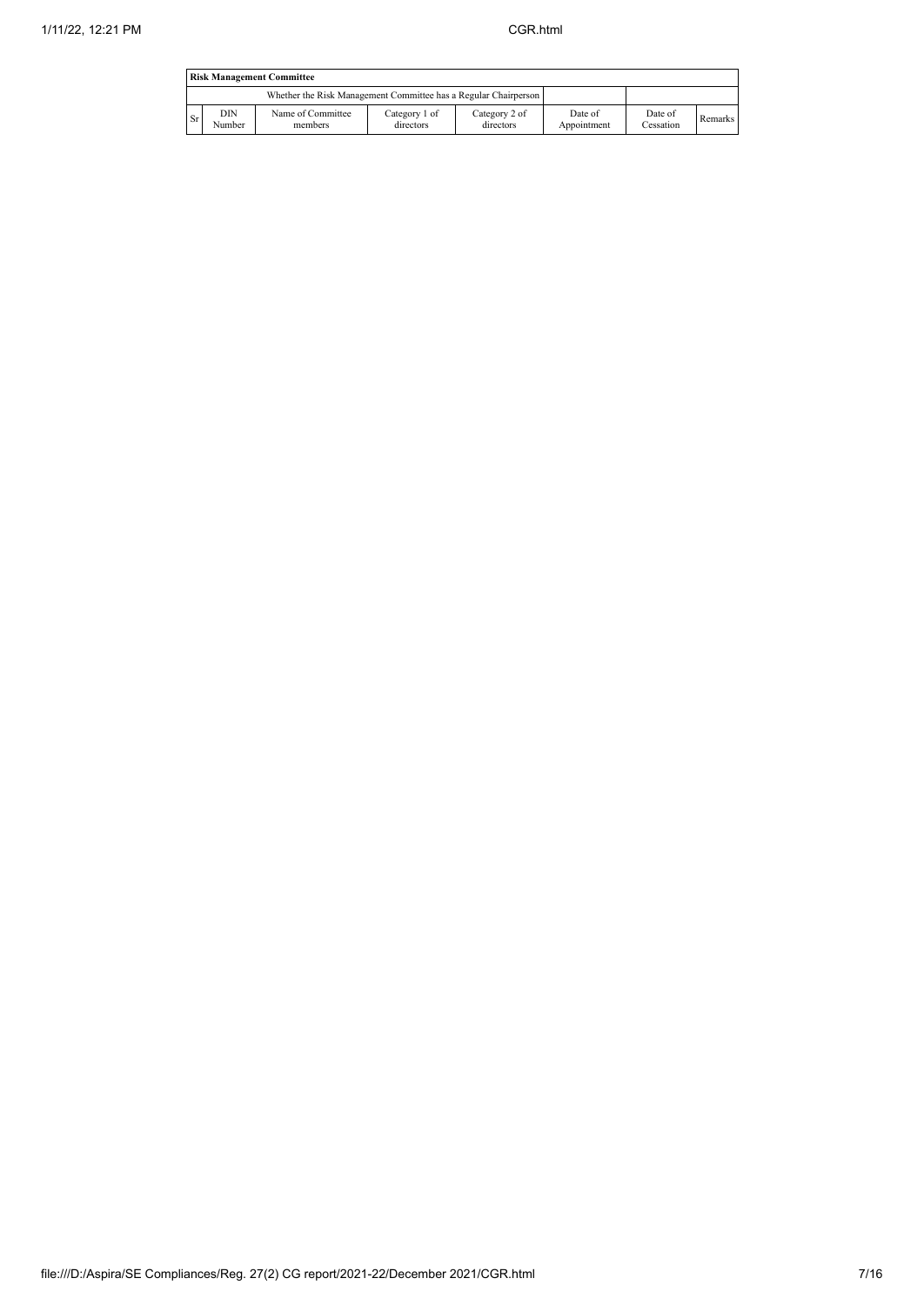|     | <b>Corporate Social Responsibility Committee</b>                                |                              |                            |                            |                        |                      |         |  |  |
|-----|---------------------------------------------------------------------------------|------------------------------|----------------------------|----------------------------|------------------------|----------------------|---------|--|--|
|     | Whether the Corporate Social Responsibility Committee has a Regular Chairperson |                              |                            |                            |                        |                      |         |  |  |
| Sr. | DIN<br>Number                                                                   | Name of Committee<br>members | Category 1 of<br>directors | Category 2 of<br>directors | Date of<br>Appointment | Date of<br>Cessation | Remarks |  |  |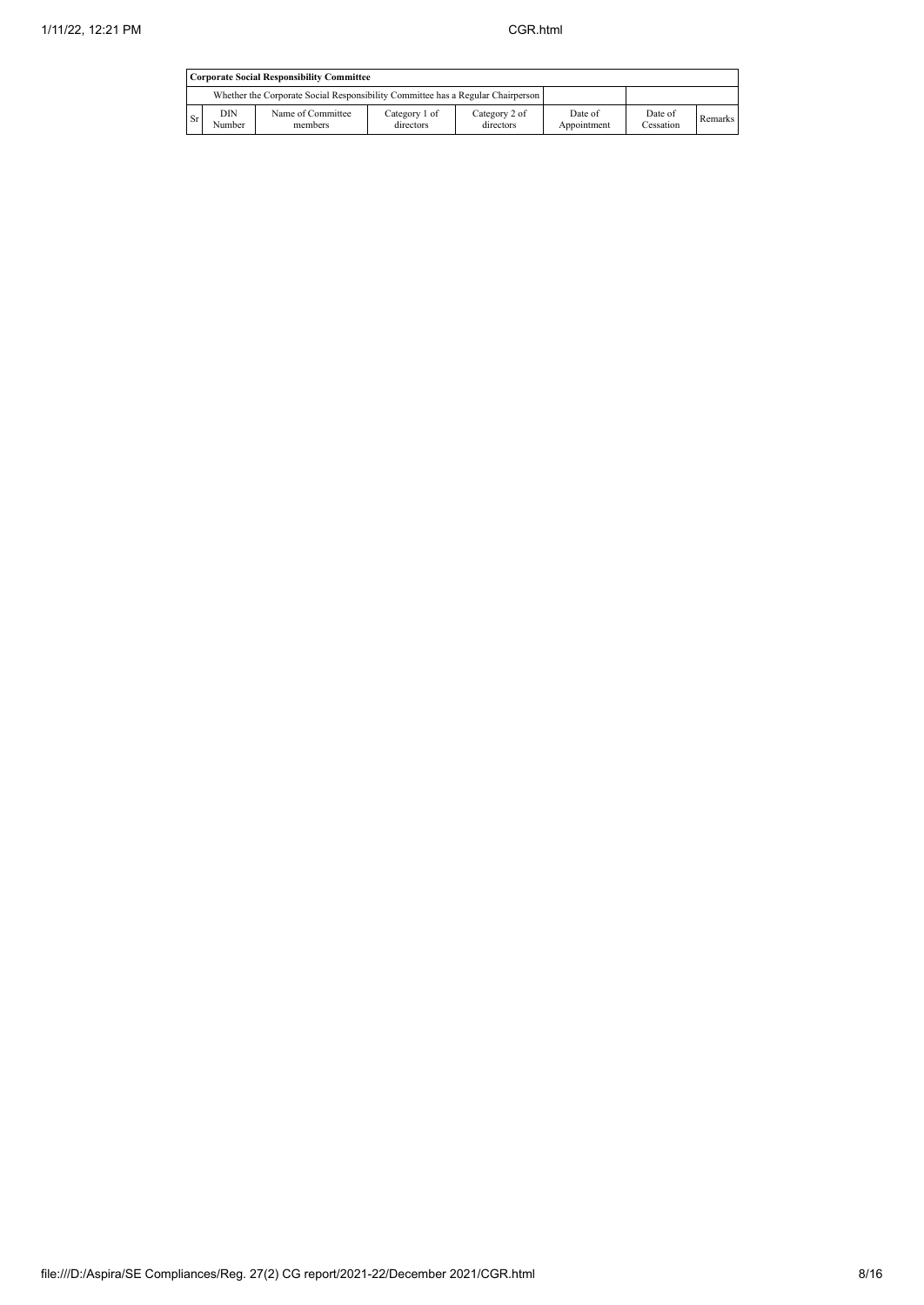| <b>Other Committee</b> |                                                                                                                         |  |  |
|------------------------|-------------------------------------------------------------------------------------------------------------------------|--|--|
|                        | Sr DIN Number Name of Committee members Name of other committee Category 1 of directors Category 2 of directors Remarks |  |  |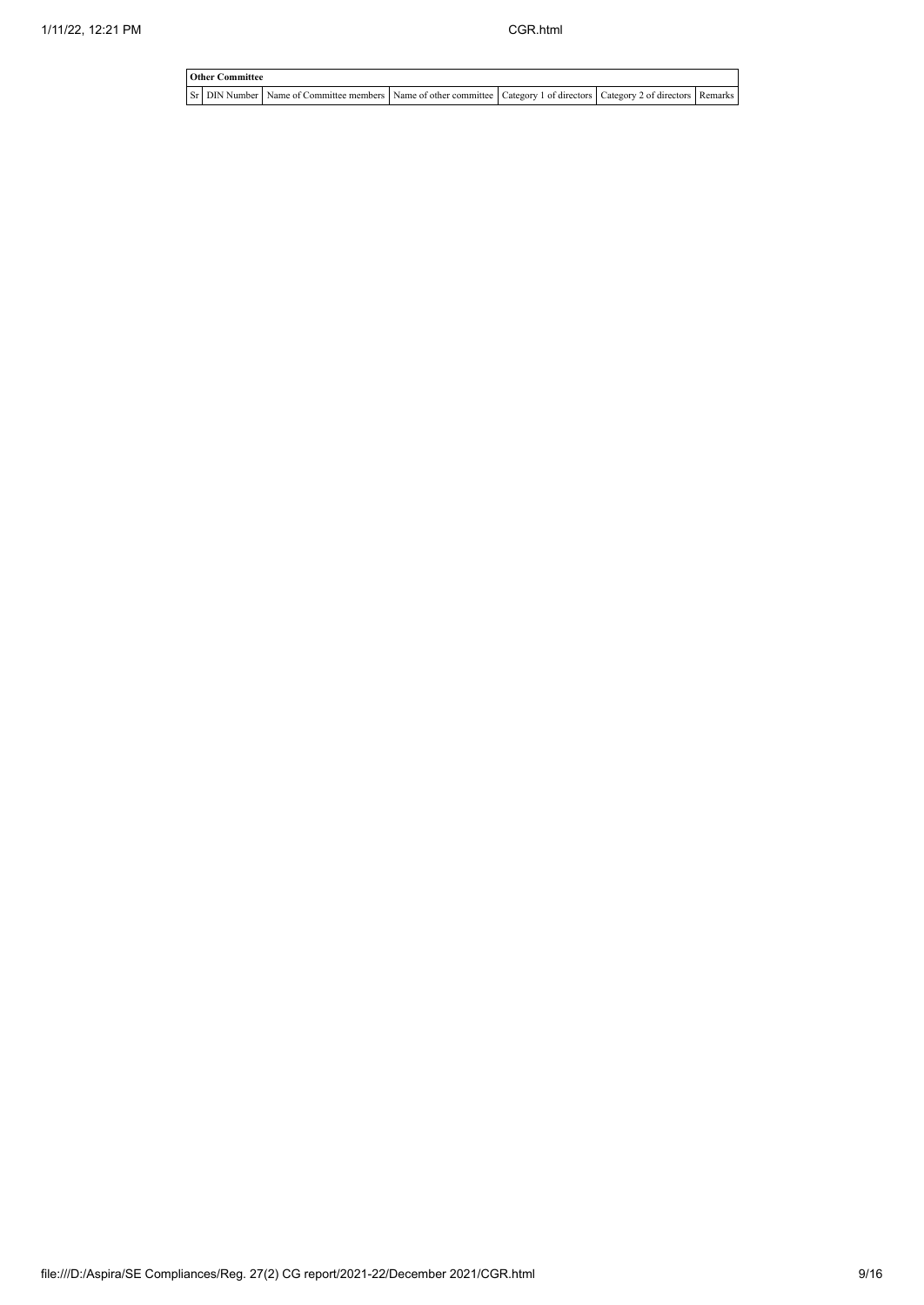|    | Annexure 1                                                          |                                                               |                                                                      |                                       |                                                     |                                                                                      |                                                                        |  |  |  |
|----|---------------------------------------------------------------------|---------------------------------------------------------------|----------------------------------------------------------------------|---------------------------------------|-----------------------------------------------------|--------------------------------------------------------------------------------------|------------------------------------------------------------------------|--|--|--|
|    | <b>Annexure 1</b>                                                   |                                                               |                                                                      |                                       |                                                     |                                                                                      |                                                                        |  |  |  |
|    | <b>III. Meeting of Board of Directors</b>                           |                                                               |                                                                      |                                       |                                                     |                                                                                      |                                                                        |  |  |  |
|    | Disclosure of notes on meeting of<br>board of directors explanatory |                                                               |                                                                      |                                       |                                                     |                                                                                      |                                                                        |  |  |  |
| Sr | $Date(s)$ of<br>meeting (if any)<br>in the previous<br>quarter      | $Date(s)$ of<br>meeting (if any)<br>in the current<br>quarter | Maximum gap<br>between any two<br>consecutive (in<br>number of days) | Notes for<br>not<br>providing<br>Date | Whether<br>requirement of<br>Quorum met<br>(Yes/No) | Number of Directors<br>present* (All directors<br>including Independent<br>Director) | No. of<br>Independent<br><b>Directors</b><br>attending the<br>meeting* |  |  |  |
|    | 14-08-2021                                                          |                                                               |                                                                      |                                       | Yes                                                 |                                                                                      |                                                                        |  |  |  |
| 2  |                                                                     | 13-11-2021                                                    | 90                                                                   |                                       | Yes                                                 |                                                                                      |                                                                        |  |  |  |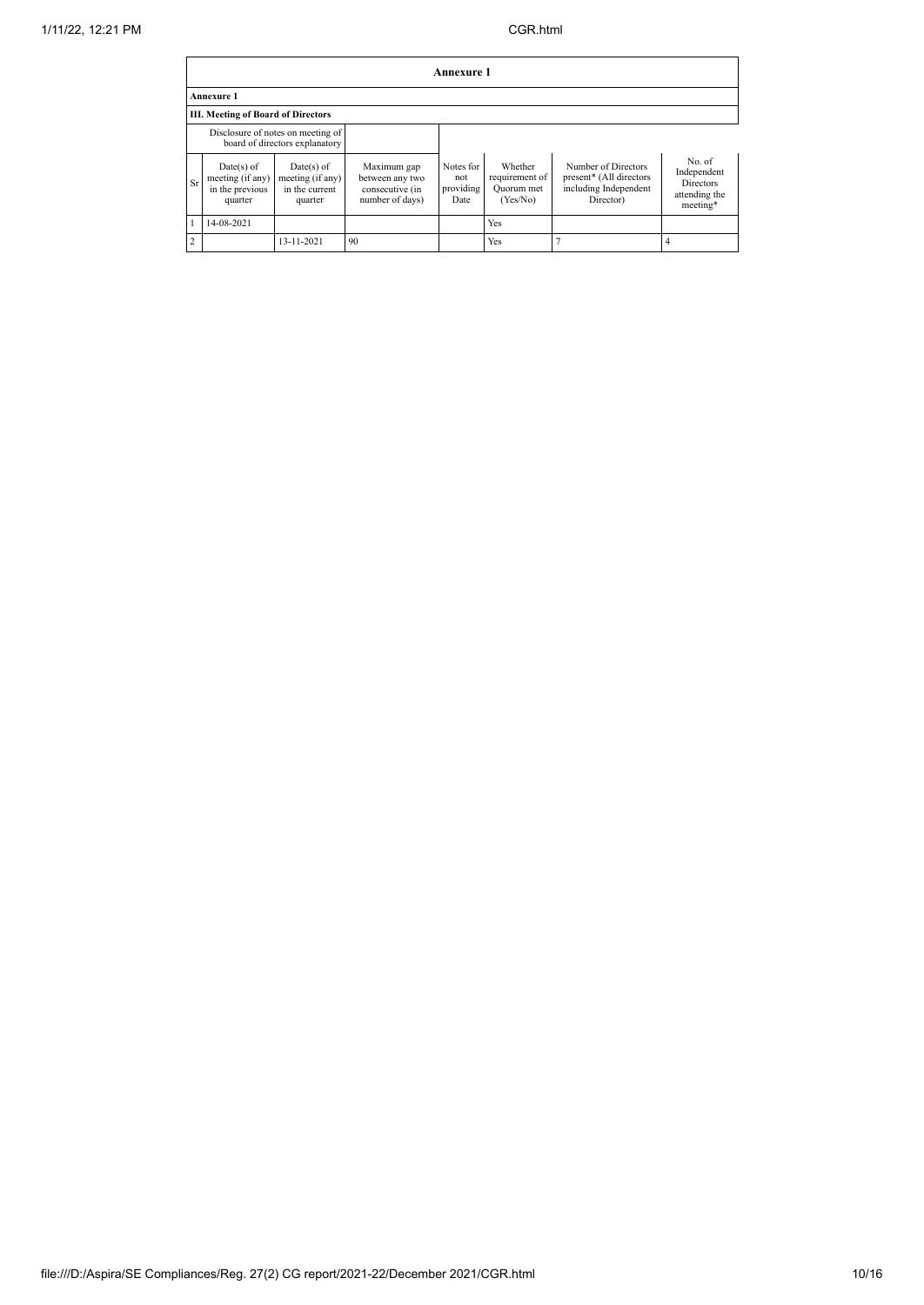|                         | Annexure 1                                     |                                                                                                          |                                                                      |                               |                                       |                                                        |                                                                                            |                                                                           |  |
|-------------------------|------------------------------------------------|----------------------------------------------------------------------------------------------------------|----------------------------------------------------------------------|-------------------------------|---------------------------------------|--------------------------------------------------------|--------------------------------------------------------------------------------------------|---------------------------------------------------------------------------|--|
|                         | <b>IV. Meeting of Committees</b>               |                                                                                                          |                                                                      |                               |                                       |                                                        |                                                                                            |                                                                           |  |
|                         |                                                |                                                                                                          |                                                                      |                               |                                       |                                                        |                                                                                            |                                                                           |  |
| Sr                      | Name of<br>Committee                           | Date(s) of meeting (Enter<br>dates of Previous quarter<br>and Current quarter in<br>chronological order) | Maximum gap<br>between any two<br>consecutive (in<br>number of days) | Name of<br>other<br>committee | Reson for<br>not<br>providing<br>date | Whether<br>requirement<br>of Quorum<br>met<br>(Yes/No) | Number of<br>Directors present*<br>(All directors<br>including<br>Independent<br>Director) | No. of<br>Independent<br><b>Directors</b><br>attending<br>the<br>meeting* |  |
| $\mathbf{1}$            | Audit<br>Committee                             | 14-08-2021                                                                                               |                                                                      |                               |                                       | Yes                                                    |                                                                                            |                                                                           |  |
| $\overline{2}$          | Audit<br>Committee                             | 13-11-2021                                                                                               | 90                                                                   |                               |                                       | Yes                                                    | $\overline{4}$                                                                             | 3                                                                         |  |
| $\overline{\mathbf{3}}$ | Nomination<br>and<br>remuneration<br>committee | 14-08-2021                                                                                               |                                                                      |                               |                                       | Yes                                                    |                                                                                            |                                                                           |  |
| $\overline{4}$          | Nomination<br>and<br>remuneration<br>committee | 13-11-2021                                                                                               |                                                                      |                               |                                       | Yes                                                    | 3                                                                                          | 3                                                                         |  |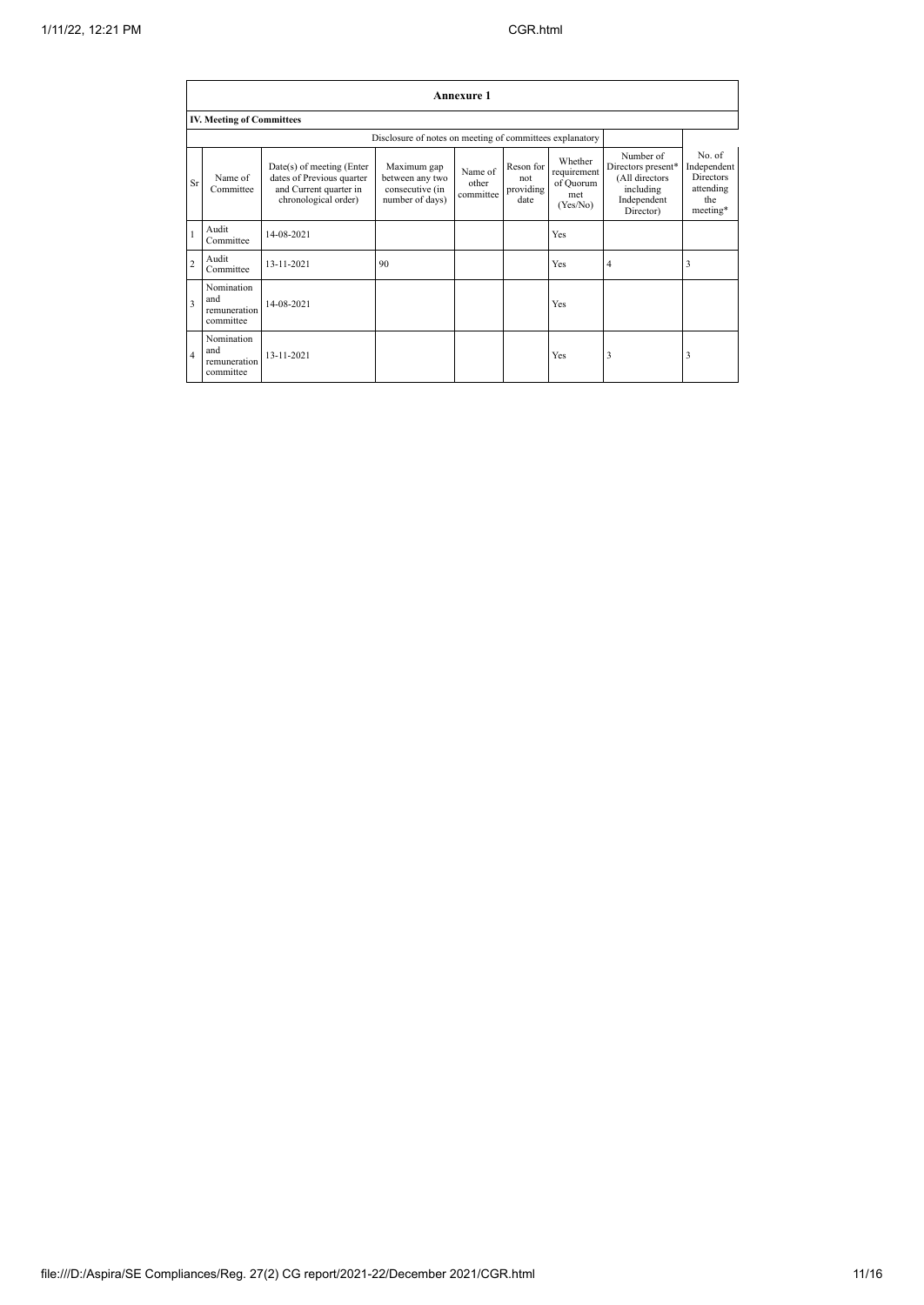|    | Annexure 1                                                                                                |                                  |                                                                    |  |  |  |  |  |
|----|-----------------------------------------------------------------------------------------------------------|----------------------------------|--------------------------------------------------------------------|--|--|--|--|--|
|    | V. Related Party Transactions                                                                             |                                  |                                                                    |  |  |  |  |  |
| Sr | Subject                                                                                                   | Compliance status<br>(Yes/No/NA) | If status is "No" details of non-<br>compliance may be given here. |  |  |  |  |  |
|    | Whether prior approval of audit committee obtained                                                        | Yes                              |                                                                    |  |  |  |  |  |
|    | Whether shareholder approval obtained for material RPT                                                    | NA                               |                                                                    |  |  |  |  |  |
|    | Whether details of RPT entered into pursuant to omnibus approval<br>have been reviewed by Audit Committee | <b>NA</b>                        |                                                                    |  |  |  |  |  |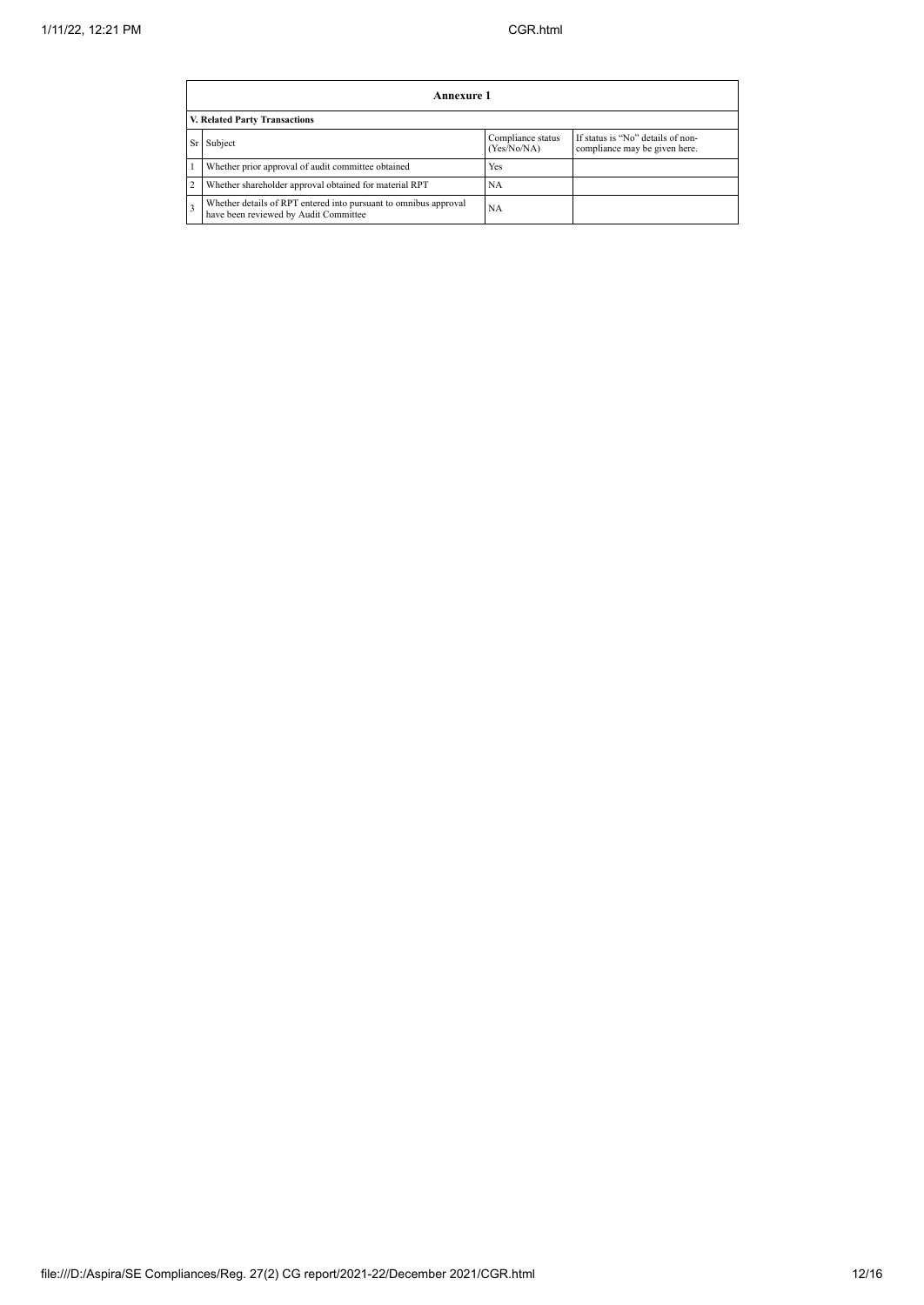|                         | Annexure 1                                                                                                                                                                                                      |                               |  |  |  |
|-------------------------|-----------------------------------------------------------------------------------------------------------------------------------------------------------------------------------------------------------------|-------------------------------|--|--|--|
| <b>VI.</b> Affirmations |                                                                                                                                                                                                                 |                               |  |  |  |
|                         | Sr Subject                                                                                                                                                                                                      | Compliance<br>status (Yes/No) |  |  |  |
|                         | The composition of Board of Directors is in terms of SEBI (Listing obligations and disclosure requirements)<br>Regulations, 2015                                                                                | Yes                           |  |  |  |
| $\overline{c}$          | The composition of the following committees is in terms of SEBI(Listing obligations and disclosure requirements)<br>Regulations, 2015 a. Audit Committee                                                        | Yes                           |  |  |  |
| $\overline{\mathbf{3}}$ | The composition of the following committees is in terms of SEBI(Listing obligations and disclosure requirements)<br>Regulations, 2015. b. Nomination & remuneration committee                                   | Yes                           |  |  |  |
| $\overline{4}$          | The composition of the following committees is in terms of SEBI(Listing obligations and disclosure requirements)<br>Regulations, 2015. c. Stakeholders relationship committee                                   | Yes                           |  |  |  |
| $\overline{\mathbf{S}}$ | The composition of the following committees is in terms of SEBI(Listing obligations and disclosure requirements)<br>Regulations, 2015. d. Risk management committee (applicable to the top 500 listed entities) | NA                            |  |  |  |
| 6                       | The committee members have been made aware of their powers, role and responsibilities as specified in SEBI<br>(Listing obligations and disclosure requirements) Regulations, 2015.                              | Yes                           |  |  |  |
|                         | The meetings of the board of directors and the above committees have been conducted in the manner as specified in<br>SEBI (Listing obligations and disclosure requirements) Regulations, 2015.                  | Yes                           |  |  |  |
| 8                       | This report and/or the report submitted in the previous quarter has been placed before Board of Directors.                                                                                                      | Yes                           |  |  |  |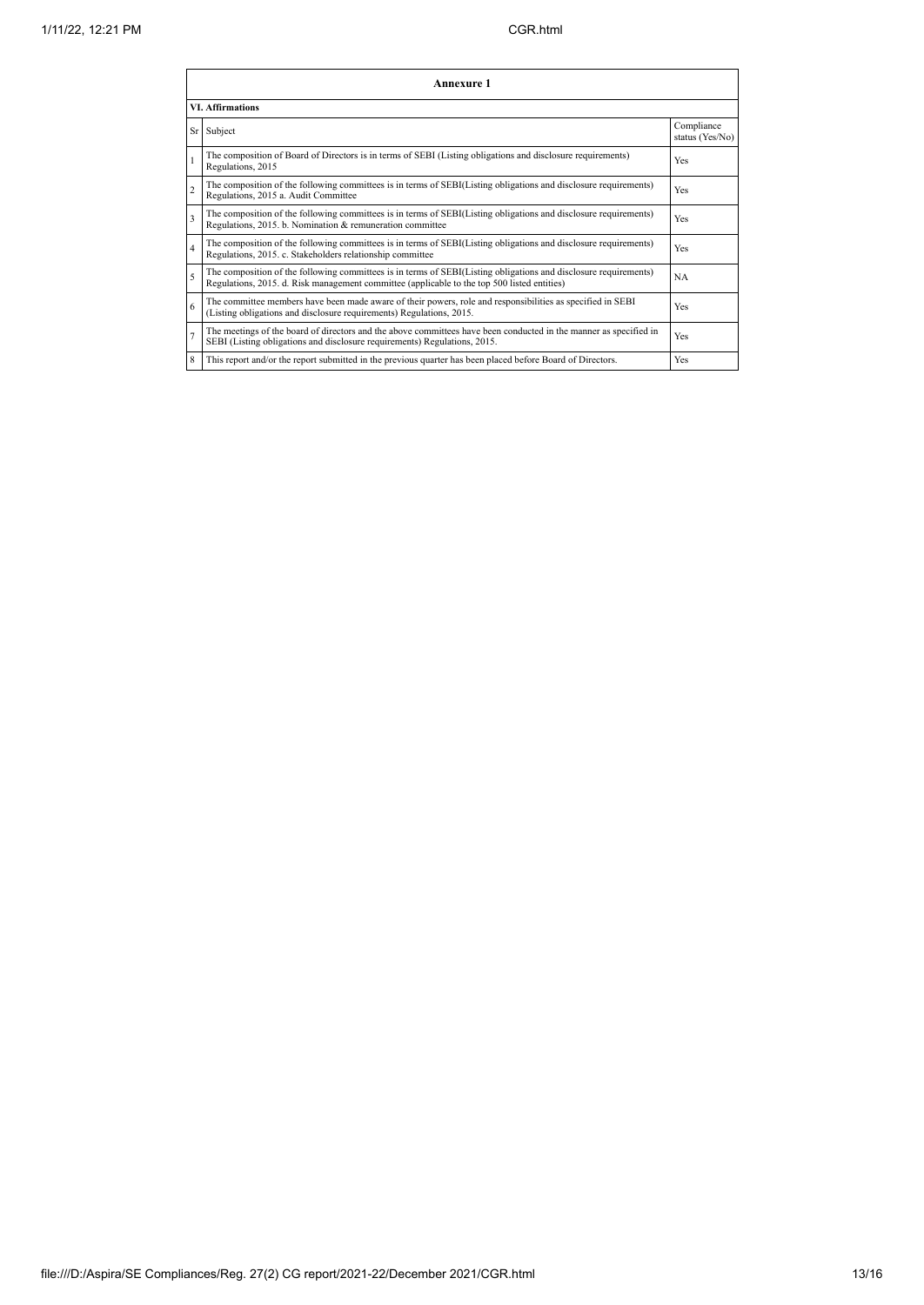|    | <b>Annexure 1</b> |                   |  |
|----|-------------------|-------------------|--|
| Sr | Subject           | Compliance status |  |
|    | Name of signatory | Pankaj Shah       |  |
|    | Designation       | Managing Director |  |